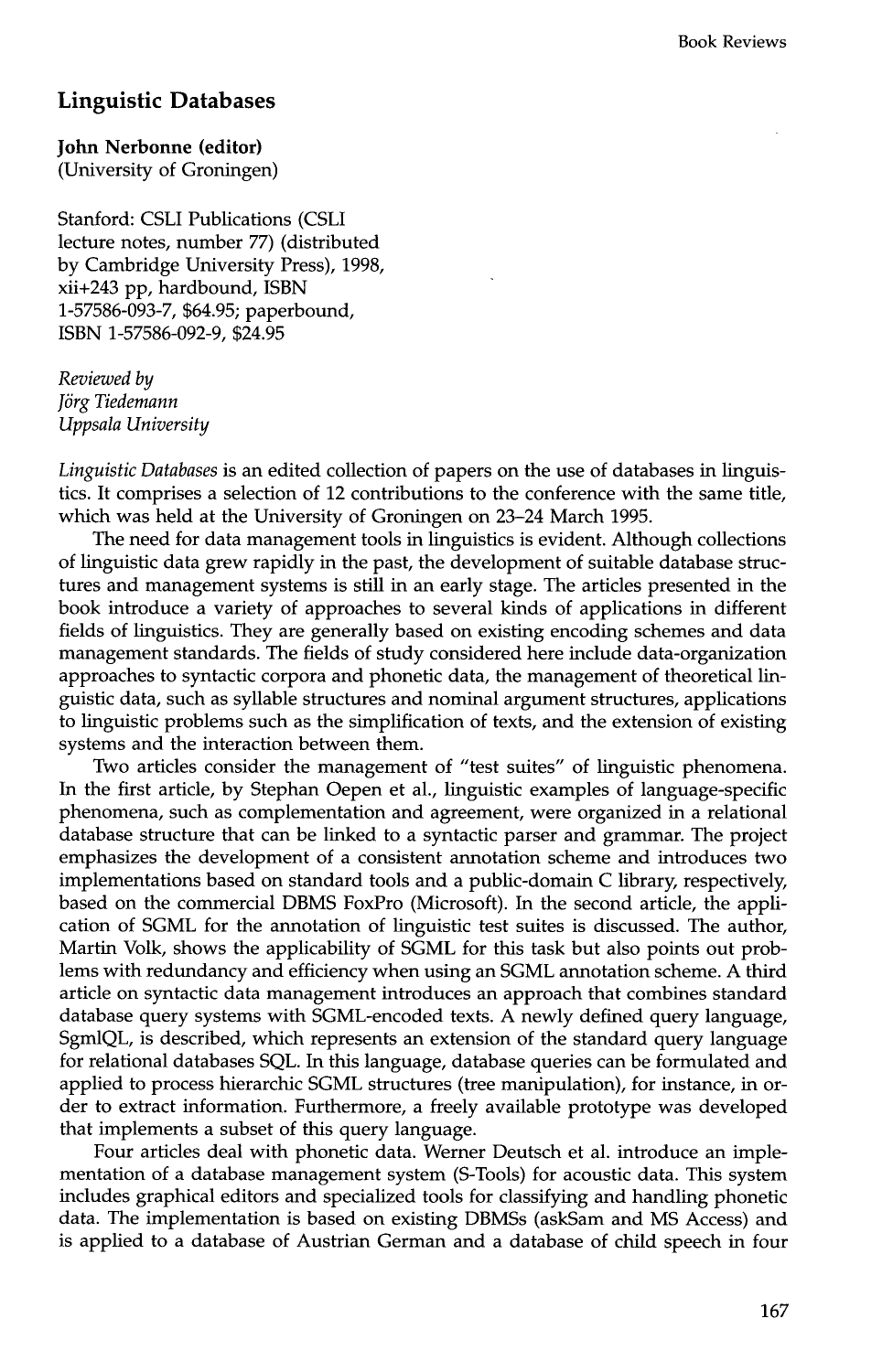languages. A second article on phonetic databases describes two collections of telephone speech in Swiss French--PolyPhone and PolyVar. The article focuses on data acquisition and the standardization of the annotation of speech data. Furthermore, a verification tool for automatic and semi-automatic processing is introduced. The paper by Edgar Haimerl describes a system for creating dialect atlas maps based on a phonetic database. It can be considered as a front-end for the management and the visualization of phonetic data that were stored in a XBase database. The last article on phonetic data deals with syllable structures. In this project, a database of phonotactic statements was set up for data from more than 200 languages. The software is based on a finite-state automaton using a syllable grammar for each language. The system facilitates search for syllables specific to a given language.

Three articles deal with applications of different linguistic tasks. Andrew Bredenkamp et al. emphasize the management of Russian verb nominalization. The authors describe a database of about 2,000 verbs and their corresponding nominalizations managed by Microsoft's DBMS, MS Access. The paper by Sylviane Granger focuses on the management of a learner corpus for applications in language instruction. The author discusses the use of such a corpus for the identification of common errors by investigating texts by learners and comparing them to texts by native speakers. The work is based on the International Corpus of Learner English (ICLE), which includes about 300,000 words. In the paper by Siobhan Devlin et al., a system for simplifying texts for aphasic readers is introduced. The program is based on the Oxford Psycholinguistic Database and the on-line reference lexicon WordNet. Basically, the program is designed to replace difficult words with more common synonyms to increase the readability of the text. Furthermore, possibilities for syntactic simplifications are discussed in the article.

The last two articles focus on the extension of existing systems. Oliver Christ introduces an approach to the connection of the WordNet thesaurus with the IMS corpus query tool. For this purpose, dynamic attributes have to be declared in the query module, which may be passed to external tools. The article concludes with a detailed discussion of efficiency problems with the use of dynamic attributes. The last article focuses on multilingual data processing in an object-oriented environment. The system used for this purpose is called CELLAR and was developed at the Summer Institute of Linguistics. It is based on object-oriented concepts and can be used to create a "truly multilingual" environment, which means that different languages can be handled in one document at the same time and the system automatically adapts to specific language needs.

In his introduction to the book (18 pages), the editor introduces the contributors, presents the problem, and summarizes the individual papers. The book comprises a selection of papers that were submitted to the conference on linguistic databases in Groningen. The topics discussed in the articles are very task specific and have their origin in very different fields of linguistic research. The papers present informative introductions to the systems they use. The main issue of the book is the description of linguistic data acquisition and organization. The connection to general database design and development is not very strong. The systems, basically, apply quite simple approaches to the storage of linguistic data. The authors propose collections of files with suitable query tools or simple-structured relational databases based on standard software like MS Access or MS FoxPro. However, there are two exceptions to this strategy: the database organization of syllable structures, which includes a grammatical transcription based on finite-state techniques, and the object-oriented system based on the CELLAR environment.